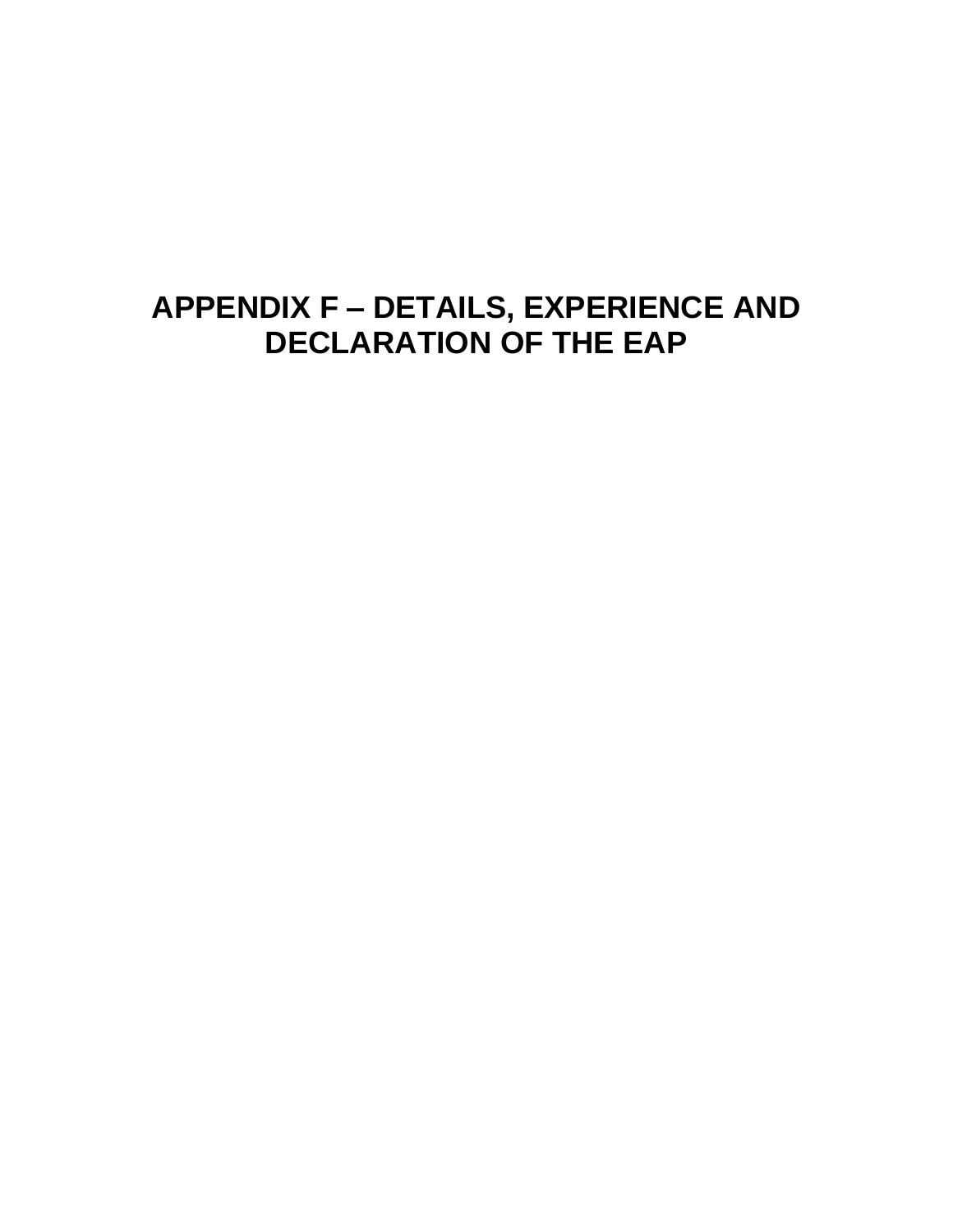

### **CONTACT DETAILS**

| <b>Legal Name of Company</b>     | <b>Coastal and Environmental Services (Pty) Ltd</b>                                                                                            |
|----------------------------------|------------------------------------------------------------------------------------------------------------------------------------------------|
| <b>Trading Name of Company</b>   | <b>CES Environmental and Social Advisory Services</b>                                                                                          |
| <b>Designation</b>               | Cape Town Branch                                                                                                                               |
| <b>Profession</b>                | <b>Managing Director</b>                                                                                                                       |
| <b>Years with firm</b>           | Thirty-One (31) years                                                                                                                          |
| E-mail                           | t.avis@cesnet.co.za                                                                                                                            |
| Office number                    | +27 (0) 21 045 0900                                                                                                                            |
| <b>Nationality</b>               | South African                                                                                                                                  |
| <b>Professional Affiliations</b> | <b>SACNASP:</b> South African Council for Natural Scientific Profession<br><b>EAPSA:</b> Environmental Assessment Practitioner Southern Africa |
|                                  | MRSSAF: Member of the Royal Society of South Africa                                                                                            |
|                                  | <b>BotSoc: Botanical Society of South Africa</b>                                                                                               |
|                                  | <b>SAAB:</b> South African Association of Botanists                                                                                            |
|                                  | <b>IAIA:</b> International Association of Impact Assessment                                                                                    |
| Key areas of expertise           | Environmental & Social Impact Assessment                                                                                                       |
|                                  | Environmental & Social Management Plan preparation                                                                                             |
|                                  | Terrestrial vegetation and flora specialist studies                                                                                            |
|                                  | Coastal dune ecology specialist studies                                                                                                        |
|                                  | Integrated coastal zone management                                                                                                             |
|                                  | Strategic Environmental & Social Assessment                                                                                                    |

### **PROFILE**

#### **Dr Anthony Mark Avis**

Ted Avis is a leading expert in the field of Environmental Impact Assessments, having project-managed numerous large-scale ESIAs to international standards, especially those of the International Finance Corporation (IFC). From 1997 to 2005 Ted acted was principle environmental consultant to Corridor Sands Limitada, managing all environment aspects of the US\$1,2billion Corridor Sands Project, including five ESIA's, associated ESMPs, and the RAP. He has managed ESIA studies and related environmental assessments of similar scope in Kenya, Madagascar, Egypt, Malawi, Zambia and South Africa. Ted also has experience in large scale Strategic Environmental Assessments in southern Africa and has been engaged by the IFC on a number of projects.

Between 1994 and 1996 Ted was instrumental in establishing the Environmental Science Department at Rhodes University, whilst a Senior lecturer in Botany at that time. This resulted from his experience running honours modules in EIA practice and environmental management, as well as the applied research he undertook in these disciplines. He was an Honorary Visiting Fellow in the Department of Environmental Sciences at Rhodes between 1998 and 2003. He was one of the first certified Environmental Assessment Practitioner in South Africa, gaining certification in April 2002. He has delivered papers and published in the field of EIA, Strategic Environmental Assessment and Integrated Coastal Zone Management, and has been a principal of CES since its inception in 1990 and Managing Director since 1998.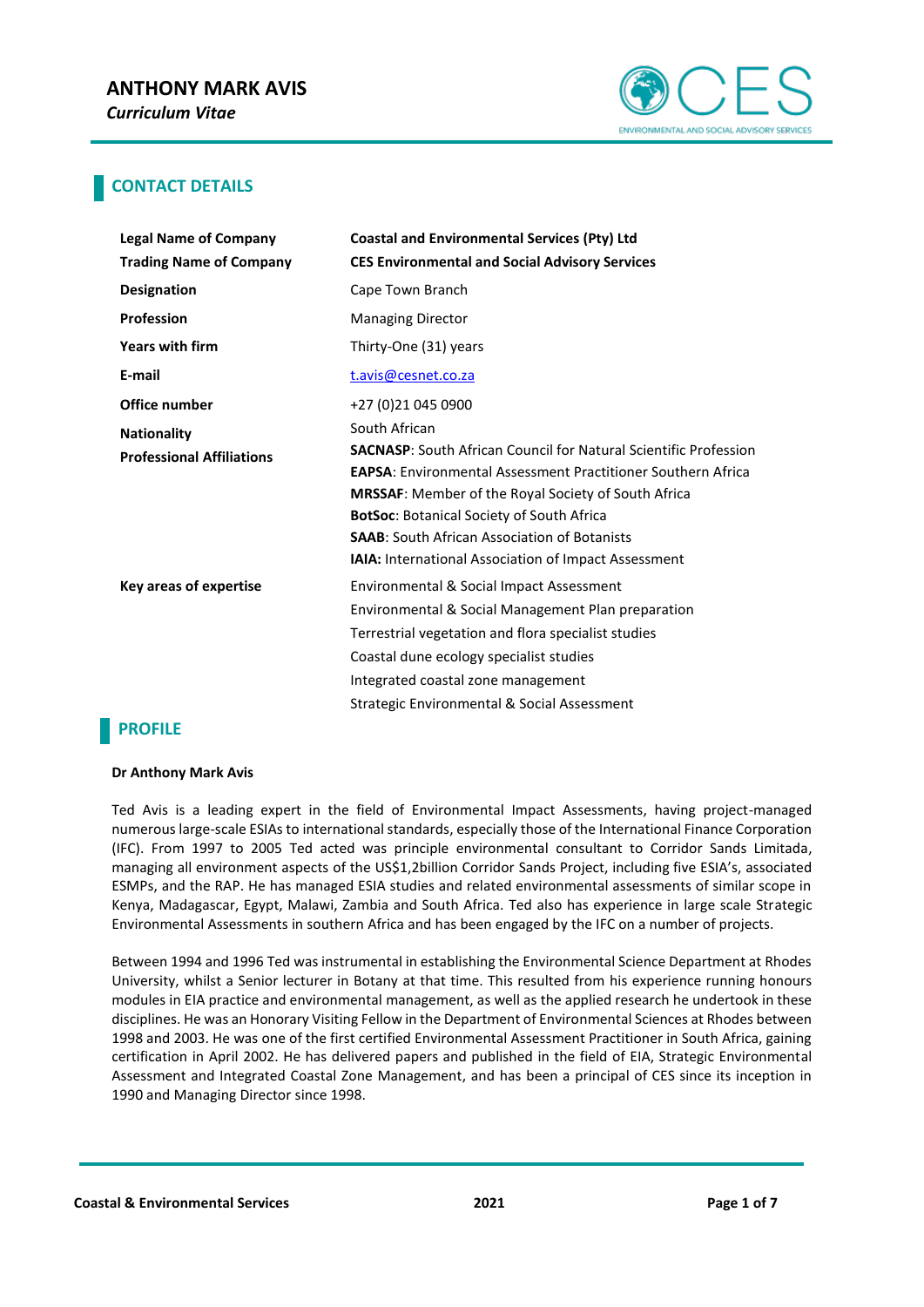### **ANTHONY MARK AVIS** *Curriculum Vitae*



Ted holds a PhD in Botany and was awarded a bronze medal by the South African Association of Botanists for the best PhD adjudicated in that year, entitled "Coastal Dune Ecology and Management in the Eastern Cape". Ted is a Certified Environmental Assessment Practitioner (since 2002) and a professional member of the South African Council for Natural Scientific Professionals (since 1993).

| <b>EMPLOYMENT</b><br><b>EXPERIENCE</b> | ➤<br>2020: Full-time Managing Director of Coastal & Environmental<br>Services. Exco member. Nextec Advisory Cluster.<br>2017 - 2019: Divisional Director and head of the Environmental<br>➤<br>Cluster at NEXTEC (part of the EOH Group). EXCO member of the<br>Industrial Technologies Division of NEXTEC.<br>➤<br>1998 - Present: Full-time Managing Director of Coastal &<br>Environmental Services.<br>➤<br>1989 - 1997: Lecturer and Senior Lecturer in Botany at Rhodes<br>University.<br>➤<br>1990 - 1997: Private environmental consultant and partner of Coastal<br>& Environmental Services (CES, established January 1990).<br>$\blacktriangleright$<br>1987 - 1988: Ecological Consultant with Loxton Venn and Associates,<br>responsible for vegetation, soils and land surveys; veld conditions<br>assessments and EIAs.<br>➤<br>1983 - 1987: Full time post-graduate research in plant ecology,<br>including coastal management studies and Environmental Impact<br>Assessments (EIAs). |
|----------------------------------------|--------------------------------------------------------------------------------------------------------------------------------------------------------------------------------------------------------------------------------------------------------------------------------------------------------------------------------------------------------------------------------------------------------------------------------------------------------------------------------------------------------------------------------------------------------------------------------------------------------------------------------------------------------------------------------------------------------------------------------------------------------------------------------------------------------------------------------------------------------------------------------------------------------------------------------------------------------------------------------------------------------|
| <b>ACADEMIC</b>                        | PhD, Rhodes University, 1993<br>➤                                                                                                                                                                                                                                                                                                                                                                                                                                                                                                                                                                                                                                                                                                                                                                                                                                                                                                                                                                      |
| <b>QUALIFICATIONS</b>                  | ➤<br>BSc (Honours), Rhodes University, 1984                                                                                                                                                                                                                                                                                                                                                                                                                                                                                                                                                                                                                                                                                                                                                                                                                                                                                                                                                            |
|                                        | ➤<br>BSc, Rhodes University, 1983                                                                                                                                                                                                                                                                                                                                                                                                                                                                                                                                                                                                                                                                                                                                                                                                                                                                                                                                                                      |
| <b>PUBLICATIONS AND</b>                |                                                                                                                                                                                                                                                                                                                                                                                                                                                                                                                                                                                                                                                                                                                                                                                                                                                                                                                                                                                                        |
| <b>TEACHING</b>                        | ➤<br>Presented 29 conference papers at local and international                                                                                                                                                                                                                                                                                                                                                                                                                                                                                                                                                                                                                                                                                                                                                                                                                                                                                                                                         |
|                                        | conferences, including plenary presentations.                                                                                                                                                                                                                                                                                                                                                                                                                                                                                                                                                                                                                                                                                                                                                                                                                                                                                                                                                          |
|                                        | Published 19 scientific articles in peer reviewed scientific journals.<br>➤                                                                                                                                                                                                                                                                                                                                                                                                                                                                                                                                                                                                                                                                                                                                                                                                                                                                                                                            |
|                                        | Published 6 popular articles in local journals.<br>➤<br>Published 2 chapters in scientific books.                                                                                                                                                                                                                                                                                                                                                                                                                                                                                                                                                                                                                                                                                                                                                                                                                                                                                                      |
|                                        | ➤<br>➤<br>Supervised 17 post graduate students (honours (10), masters (4), PhD                                                                                                                                                                                                                                                                                                                                                                                                                                                                                                                                                                                                                                                                                                                                                                                                                                                                                                                         |
|                                        | (3)) in plant ecology, coastal ecology and vegetation science.                                                                                                                                                                                                                                                                                                                                                                                                                                                                                                                                                                                                                                                                                                                                                                                                                                                                                                                                         |
| <b>COURSES PRESENTED</b>               | <b>Presented the following:</b>                                                                                                                                                                                                                                                                                                                                                                                                                                                                                                                                                                                                                                                                                                                                                                                                                                                                                                                                                                        |
|                                        | ⋗<br>Tools of Sustainable Coastal Zone Management. Short course (2 x 1-                                                                                                                                                                                                                                                                                                                                                                                                                                                                                                                                                                                                                                                                                                                                                                                                                                                                                                                                |
|                                        | week courses) presented on behalf of NACOMA / World Bank.                                                                                                                                                                                                                                                                                                                                                                                                                                                                                                                                                                                                                                                                                                                                                                                                                                                                                                                                              |
|                                        | (Presenter on Coastal zone management and strategic environmental                                                                                                                                                                                                                                                                                                                                                                                                                                                                                                                                                                                                                                                                                                                                                                                                                                                                                                                                      |
|                                        | assessment).<br>Environmental training and teaching for a number of professional<br>⋗                                                                                                                                                                                                                                                                                                                                                                                                                                                                                                                                                                                                                                                                                                                                                                                                                                                                                                                  |
|                                        | short courses, and at undergraduate and postgraduate level at Rhodes                                                                                                                                                                                                                                                                                                                                                                                                                                                                                                                                                                                                                                                                                                                                                                                                                                                                                                                                   |
|                                        | University, most notably as a key presenter on the EIA Short Course                                                                                                                                                                                                                                                                                                                                                                                                                                                                                                                                                                                                                                                                                                                                                                                                                                                                                                                                    |
|                                        | offered by CES since 2000                                                                                                                                                                                                                                                                                                                                                                                                                                                                                                                                                                                                                                                                                                                                                                                                                                                                                                                                                                              |
|                                        | Training course on the Integrated Coastal Zone Management Act. Four<br>➤                                                                                                                                                                                                                                                                                                                                                                                                                                                                                                                                                                                                                                                                                                                                                                                                                                                                                                                               |
|                                        | two-day short courses presented to various Government and NGO                                                                                                                                                                                                                                                                                                                                                                                                                                                                                                                                                                                                                                                                                                                                                                                                                                                                                                                                          |
|                                        | stakeholders to introduce and explain the NEMA: Integrated Coastal<br>Zone Management Act. Presented on behalf of DEA: Oceans & Coasts.                                                                                                                                                                                                                                                                                                                                                                                                                                                                                                                                                                                                                                                                                                                                                                                                                                                                |
|                                        | [Study leader and lead presenter).                                                                                                                                                                                                                                                                                                                                                                                                                                                                                                                                                                                                                                                                                                                                                                                                                                                                                                                                                                     |
|                                        |                                                                                                                                                                                                                                                                                                                                                                                                                                                                                                                                                                                                                                                                                                                                                                                                                                                                                                                                                                                                        |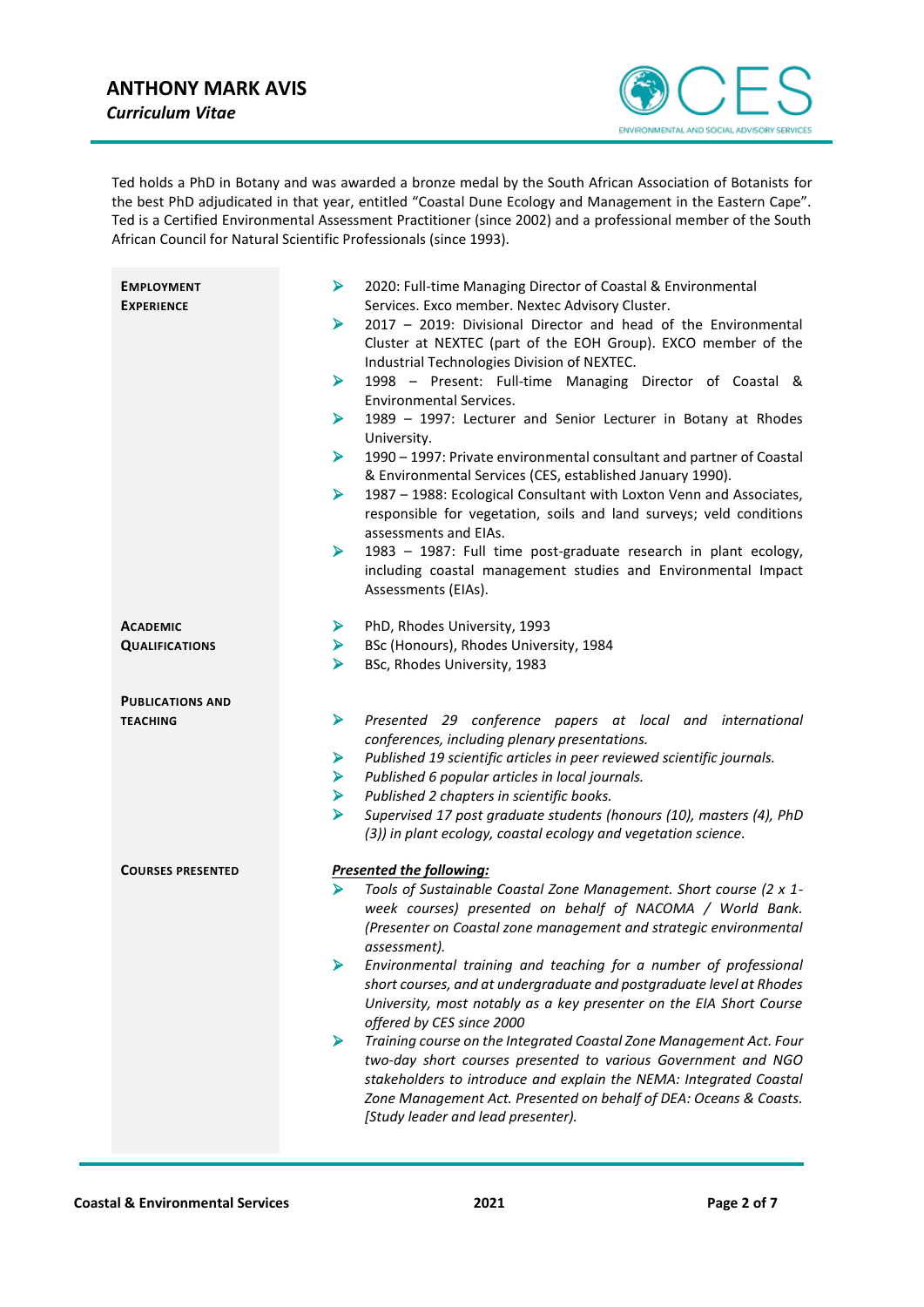

| <b>CONSULTING</b><br><b>EXPERIENCE</b> | SELECTED LARGE ENVIRONMENTAL IMPACT ASSESSMENTS                                                                                                                                                                                                                                                                                                                                                                                                                                                |  |
|----------------------------------------|------------------------------------------------------------------------------------------------------------------------------------------------------------------------------------------------------------------------------------------------------------------------------------------------------------------------------------------------------------------------------------------------------------------------------------------------------------------------------------------------|--|
|                                        | ➤<br>Principal consultant for the specialist studies for the Environmental<br>Impact Assessments of proposed dune mining on the Eastern Shores<br>of Lake St Lucia.<br>➤<br>Overall responsibility as EIA project manager for all environmental<br>aspects of Billiton's TiGen mineral sand mining operations in                                                                                                                                                                               |  |
|                                        | Mozambique, to produce an EIA that meets international standards.<br>➤<br>EIA project manager for the Corridor Sands mineral sand mining<br>project in southern Mozambique, to produce four EIAs to World Bank<br>standards for the project's bankable feasibility study. EIAs produced<br>for the mine site and smelter, the 400Kv power line, the 87km rail<br>route and a bulk cargo facility at Matola Port. All these EIAs included<br>the preparation of Environmental Management Plans. |  |
|                                        | ➤<br>EIA project manager for Tiomin Resources Inc (Toronto, Canada) for<br>their Kwale mineral sands project in southern Kenya. Responsible for<br>producing all six volumes of the EIA, regarded as the most<br>comprehensive in Kenya to date.                                                                                                                                                                                                                                               |  |
|                                        | ➤<br>EIA project manager for the EIA to support the rezoning of land to<br>special purposes for the establishment of the Coega Industrial<br>Development Zone (IDZ).                                                                                                                                                                                                                                                                                                                           |  |
|                                        | ➤<br>EIA project manager for the EIA to support the rezoning of land to                                                                                                                                                                                                                                                                                                                                                                                                                        |  |
|                                        | special purposes for the establishment of the East London IDZ.<br>➤<br>Numerous small-scale Scoping Reports as part of the Environmental<br>Impact Assessment Process and in accordance with the requirements<br>of the Environmental Conservation Act.                                                                                                                                                                                                                                        |  |
|                                        | ➤<br>Pre-feasibility Environmental Impact Assessments, including one for<br>BHP's mineral sand mining project in northern Mozambique, and<br>similar projects in south-west Madagascar and Mozambique.                                                                                                                                                                                                                                                                                         |  |
|                                        | Study leader for a comprehensive EIA for the World Bank funded<br>➤<br>400Kv Mozambique Malawi Interconnector project power line,<br>Malawi sector.                                                                                                                                                                                                                                                                                                                                            |  |
|                                        | ➤<br>EIA for a dedicated haul road, material handling facility and jetty near<br>Praia de Xai Xai, Mozambique for WMC Resources, Australia.                                                                                                                                                                                                                                                                                                                                                    |  |
|                                        | ➤<br>EIA Project Manager for the Nuclear Materials Authority of Egypt, to<br>prepare the EIA as part of the Downer EDI Feasibility Study Team.<br>(2007).                                                                                                                                                                                                                                                                                                                                      |  |
|                                        | ➤<br>EIA for a large-scale resort development, including two golf courses<br>and three hotels in the Eastern Cape, South Africa. (Ongoing).                                                                                                                                                                                                                                                                                                                                                    |  |
|                                        | EIA for the Madiba Bay resort development, incorporating the<br>➤<br>development of various portions of land within a 5000-hectare site for<br>a range of resort type facilities. (2005 - 2008).                                                                                                                                                                                                                                                                                               |  |
|                                        | Study Leader for an EIA for a large heavy mineral mining project in<br>➤                                                                                                                                                                                                                                                                                                                                                                                                                       |  |
|                                        | South West Madagascar for Exxaro (2006 - 2008).<br>Study Leader for an EIA for a proposed heavy mineral mine on the<br>⋗<br>shores of Lake Malawi near Chipoka. (2005 - 2006).                                                                                                                                                                                                                                                                                                                 |  |
|                                        | Study Leader for an ESIA for a proposed large-scale integrated tourism<br>➤<br>resort development in the Eastern Cape (2007 - 2008).                                                                                                                                                                                                                                                                                                                                                           |  |
|                                        | Environmental and Social consultants to the International Finance<br>➤<br>Corporation for the Kafue Gorge Lower Hydropower project, Zambia.                                                                                                                                                                                                                                                                                                                                                    |  |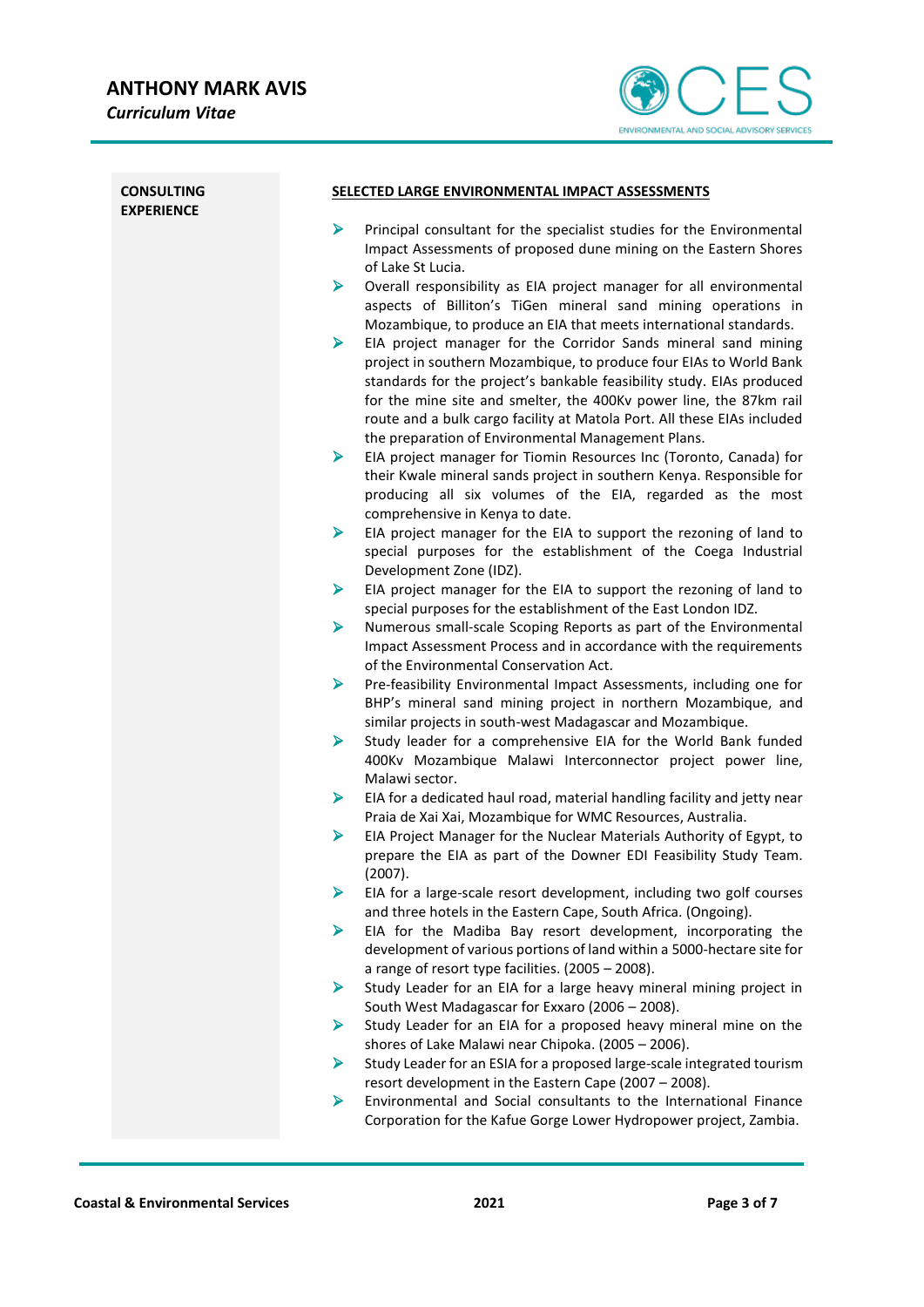

- ➢ Study Leader for an Environmental, Social and Health Impact Assessment for a proposed large sugar cane to ethanol biofuel project in Sierra Leone for Addax Bioenergy, Geneva (2009 - 2010).
- ➢ Study Leader for an ESHIA for a proposed large-scale Jatropha biofuels project in Mozambique (2009 - 2010).
- ➢ Study leader for Environmental Impact Assessment for a proposed large-scale copper and nickel mine in the North West Province of Zambia (2010).
- ➢ Lead consultant for an addendum Environmental Impact Assessment for the proposed expansion of a heavy mineral mining project in Nampula Province, Mozambique (2010).
- ➢ Quality control reviewer for approximately 8 EIA's for various Windfarm Projects in South Africa (2009 – 2010).
- ➢ Study leader for an ESHIA for a proposed large-scale palm oil plantation in Sierra Leone (2010).
- ➢ Study leader for ESIA for a rare earth mine in Kangankula, Malawi for the Lynas Corporation.
- ➢ Study leader for ESIA for a large-scale copper mine in the North West Province of Zambia for First Quantum Minerals (2011).
- ➢ Study leader for an ESIA for a proposed Cement Plant and for a proposed Limestone quarry in southern Mozambique (2012).
- ➢ Study Leader for an Environmental Impact Assessment of the Mooi-Mgeni Transfer Scheme – Phase 2, KwaZulu-Natal Province, South Africa for TCTA (2012).
- ➢ Study leader for an ESHIA for a proposed large-scale palm oil plantation and estate in Liberia, compliant with international sector specific guidelines. For EP Oil (2012).
- ➢ Study leader for an ESHIA for a proposed large-scale forestry plantation in Niassa Province, Mozambique for Niassa Green Resources and to be compliant with international sector specific guidelines (2010).
- ➢ Study leader for an EIA for a proposed golf course in Makana District, South Africa (2012)
- $\triangleright$  Study leader for an EIA for a proposed housing and residential estate in Makana District, South Africa (2012).
- ➢ Study Leader for an ESHIA for a heavy mineral mining project in South West Madagascar for World Titanium Resources (2013).
- $\triangleright$  Study Leader for an ESHIA for a heavy mineral mining project on the West Coast of South Africa for Zirco Resources (2013).
- ➢ Study Leader for the Tete Iron Ore project ESHIA located in Tete province, Mozambique for Baobab Resources and Capitol Resources Lda (2013 - 2016).
- ➢ Study Leader for an ESHIA for the Nicanda Hills Graphite mining project in Cabo Delgado Province, Mozambique for Triton Resources, Perth (2015 - 2016)
- ➢ Study Leader for an EIA for the proposed Riemvasmaak Hydropower Station in the Augrabies Falls National Park, undertaken for HydroSA (2015-2016).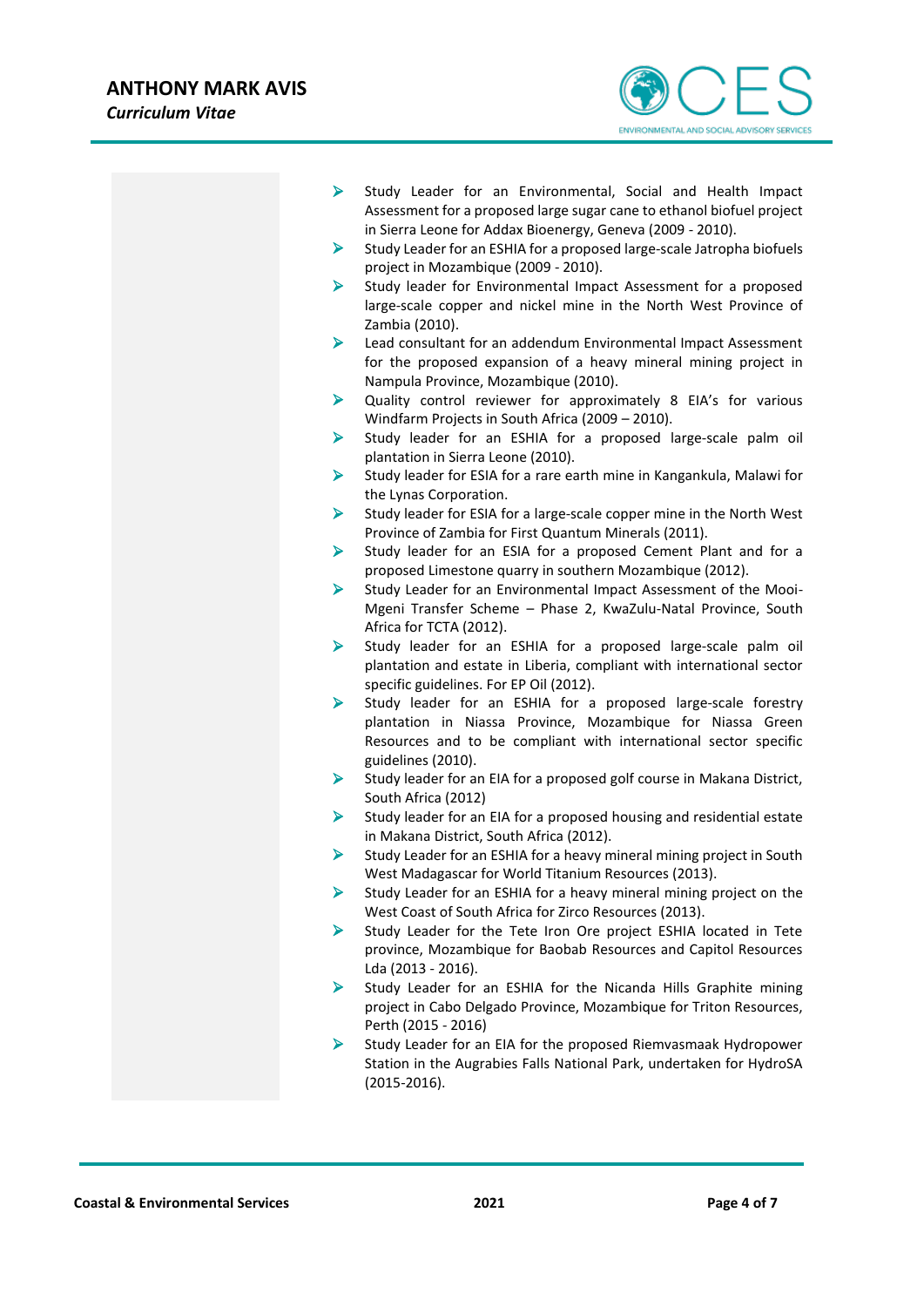

- ➢ Study Leader for an ESHIA for the Ancuabe Hills Graphite mining project in Cabo Delgado Province, Mozambique for Triton Resources, Perth (2015 – 2016)
- ➢ Study Leader for an ESHIA for a tin mine in North Kivu province, DRC for Alphamin Resources (2015 - 2016).
- $\triangleright$  Study Leader for an EIA for a floating power plant, Port of Ngqura, Eastern Cape Province of South Africa. Prepared as part of the Independent Power Producers Programme on behalf of the Department of Energy's IPP Office and Transnet (2015-2106).
- ➢ Study Leader for an EIA to facilitate the import of Liquefied Natural Gas (LNG) at the Port of Ngqura, Eastern Cape Province of South Africa. Prepared as part of the Independent Power Producers Programme on behalf of the Department of Energy's IPP Office and Transnet (2015-2106).
- $\triangleright$  Study Leader for an ESHIA for the Balama Graphite mining project in Cabo Delgado Province, Mozambique for Battery Minerals Resources, Perth (2017 – 2018)
- ➢ Reviewer and co-author for an ESHIA for the Pilivili Mineral Mine, Nampula Province, Mozambique for Kenmare Resources (2018 - 2019)
- ➢ Reviewer, co-author and study leader for the Boulders Wind Farm EIA located at near Paternoster, Western Cape, South Africa for Vredenberg Wind Farm (Pty) Ltd. (2019).
- ➢ Reviewer for the EIA for the proposed Coastal Protection Scheme, St Francis Bay, Kouga Local Municipality, Eastern Cape Province (2019- 2020).
- ➢ Study Leader for an ESHIA for a Coal to Urea project in the Highveld Industrial Park on behalf of Wison Engineering (China) and the Industrial Development Corporation (2019 – 2020).

#### **POLICY AND STRATEGIC ASSESSMENTS**

- ➢ The development of the Eastern Cape Coastal Management Plan, to be adopted as policy by the Eastern Cape Government
- $\triangleright$  Study leader for the preparation of a State of Environment Report, and Environmental Implementation Plan for the Amatole District Municipality, covering an area of approximately 25 000 km.
- ➢ Reports on ecological assessments of the damage caused to the environment by alleged illegal developments along the former Transkei coastline.
- ➢ Study leader and project manager for the preparation of a World Bank/Global Environmental Facility funded geographic Strategic Environmental Assessment of the proposed greater Addo Elephant National Park, Eastern Cape, South Africa.
- ➢ A Strategic Environmental Assessment of four land use options in the Centane district of the Wild Coast.
- ➢ SEA covering an area half the size of the Eastern Cape (former Transkei) to identify where afforestation projects could be implemented on a sustainable basis for poverty alleviation. Prepared for the Department of Water Affairs and Forestry (2006 – 2007).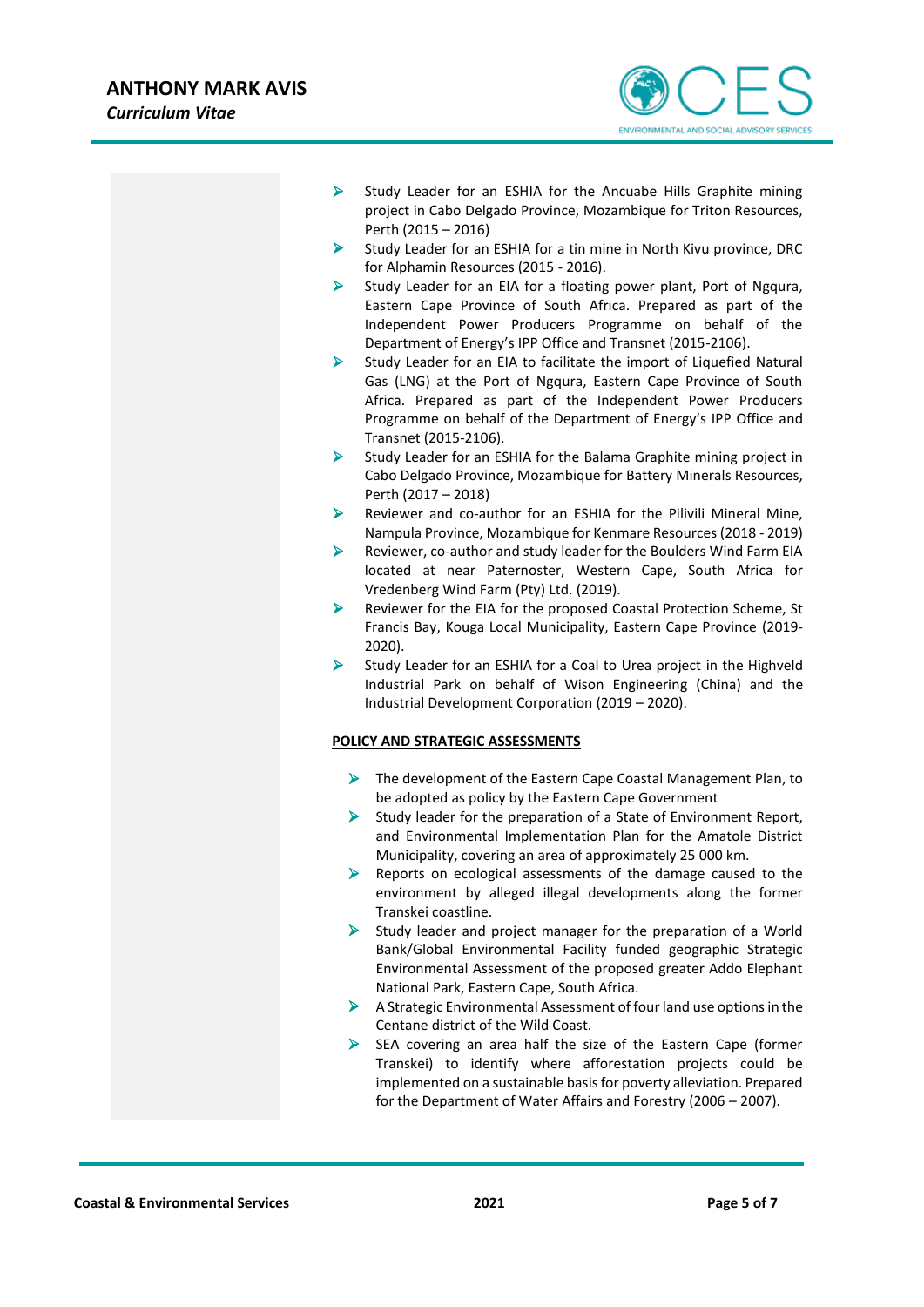

- ➢ Integrated Coastal Zone Management Plan for the Buffalo City Municipality, Eastern Cape South Africa, including numerous Management Plans for estuaries, beaches etc. (2006 – 2007).
- ➢ A Sustainability Analysis of various land use alternatives to determine optimum land use for the future rehabilitation of lease areas at Richards Bay Minerals. (2006).
- ➢ State of Environmental Report and Environmental Management System for the Ukhulambe District Municipality. (2005).
- ➢ Strategic Environmental Overview for two integrated tourism anchor projects in Mozambique for the International Finance Corporation (2007).
- ➢ Study Leader of the Western Cape State of Coast report prepared for the Department of Environmental Affairs & Development Planning (2017-2018).
- ➢ Study leader for the revised Coastal Management Programme of the West Coast, on behalf of the West Coast District Municipality (2019).

#### **ECOLOGICAL AND COASTAL**

- ➢ Ecological impact assessment for a proposed Zinc and Phosphoric Acid plant in the Eastern Cape.
- ➢ Ecological specialist reports for the Coega Industrial Development Zone Strategic Environmental Assessment
- ➢ Ecological impact assessment of proposed 800km Wild Coast N2 Toll Road, Eastern Cape.
- ➢ Study leader for the ecological impact assessment of the Wild Coast Toll Road EIA, Eastern Cape and Kwazulu/Natal, South Africa (2004).
- ➢ Study Leader for Baseline Ecological Surveys of coastal lease areas in southern Mozambique for Rio Tinto exploration (2008).
- ➢ Pre-feasibility Ecological Survey of the Skeleton Coast to identify critical impacts linked to Diamond and Mineral Mining exploration (2008).
- ➢ Coordinator for ecological investigations to establish a sound baseline prior to implementing an EIA, North West Province, Zambia (2011).
- ➢ Assessment of the extent and conservation value of forested areas along the Wild Coast within the former Transkei, on behalf of the Eastern Cape Parks Board (2011)
- $\triangleright$  Study Leader for a biological and archaeological (including heritage) baseline and impact assessment study of the Lesotho Highlands Water Project – Phase II. Prepared for the Lesotho Highlands Development Authority (2013-2014)
- ➢ Study Leader for the preparation of the Nhangonzo Critical Habitat Biodiversity Assessment, Inhambane Province, Mozambique. Prepared for Sasol Petroleum Mozambique Limitada and Sasol Petroleum Temane Limitada (2015).
- ➢ Bookram Coastal Dune Specialist Study (2017).
- ➢ Coastal Dune and Ecological Impact Assessment for the proposed Mosselbankfontein Farm Housing Development near Witsand, Western Cape Province (2019).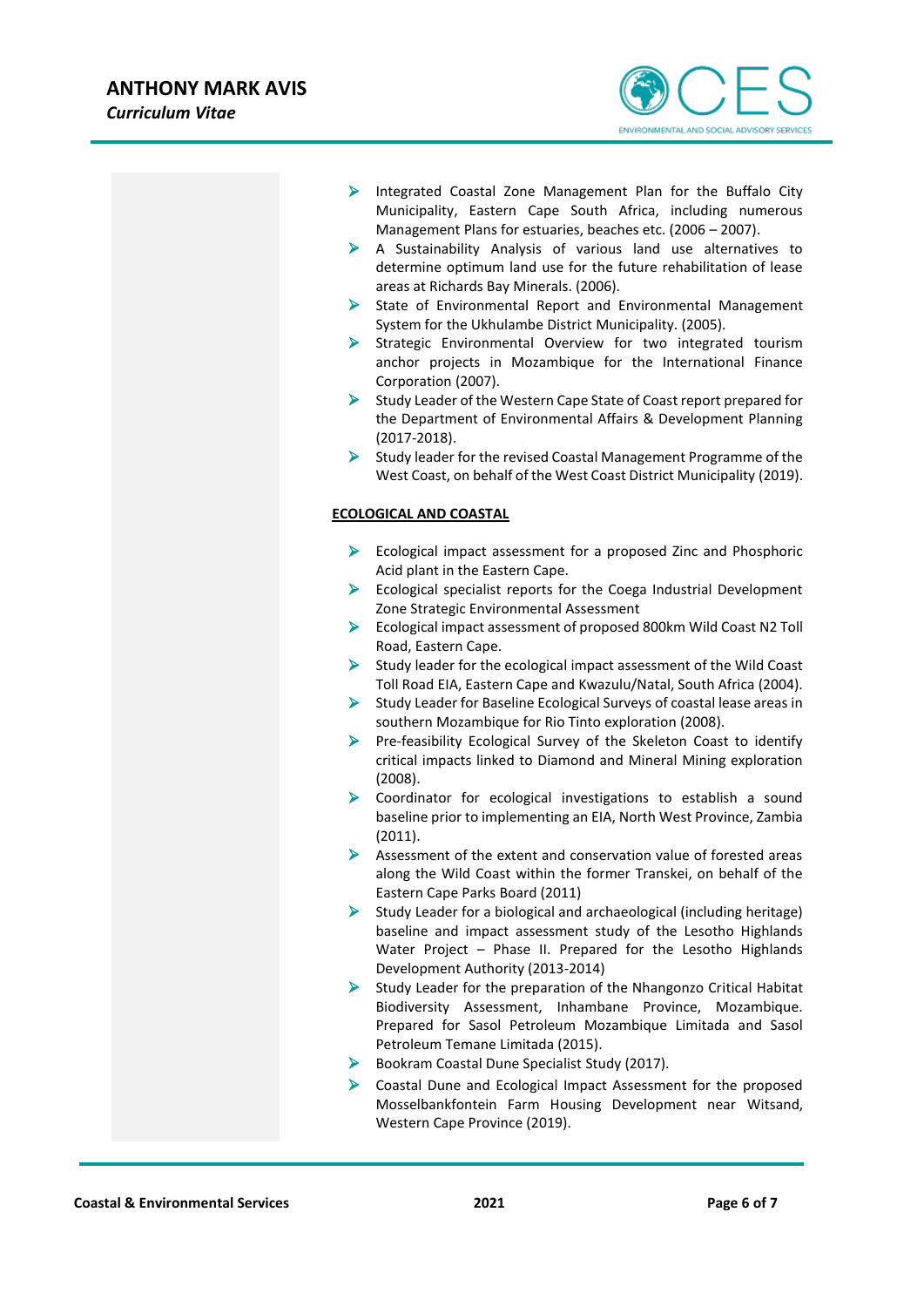

- ➢ Strategic Environmental Overview: Development Opportunities and Constraints. Cape Agulhas Municipality: Duiker Street to Struisbaai Harbour Precinct Development Plan (2019 -2020).
- ➢ Environmental Management and Maintenance Plans for 3 sites (Gouritz; Still Bay & Witsands) in the Hessenque Local Municipality (2020)
- ➢ Environmental Risk Assessment and Revegetation Plan for the Witsands Landfill site near Scarborough, for City of Cape Town (2020).

#### **ENVIRONMENTAL MANAGEMENT**

- ➢ Project manager for a five-year rehabilitation programme of Samancor's Chemfos mine on the West Coast, which later became the West Coast Fossil Park.
- ➢ Development of an Open Space Management Plan for the Coega Industrial Development Zone (IDZ), including the demarcation of open spaces, formulation of uses within the open space, integration with MOSS principles and developing guidelines and a business plan for the management of the open space system.
- ➢ Preparation of numerous Environmental Management Programme Reports, in terms of the Minerals Act, for quarry operations in the Eastern Cape, including EMPRs for both the Eastern and Western Coega Kops.
- $\triangleright$  Study Leader for the development of two detailed and definitive Environmental Management Plans for the construction of two large bridges across rivers in the Wild Coast, as part of the Wild Coast N2 Toll Road Project, for South African National Roads Agency Limited. (2006).
- ➢ Joint Study Leader for the development of numerous Construction and Operational Phase Environmental and Social Management Plans for Tiomin's proposed Kwale mineral mine in Kenya.
- ➢ Completion of numerous (>20) Environmental & Social Management Plans as part of the EIA process and ESIA deliverables.
- ➢ Development of a range of Standard Operating Procedures (SOPs) as part of the operational phase ESMP for a large-scale agricultural project.

#### **CERTIFICATION**

I, the undersigned, certify that to the best of my knowledge and belief, this CV correctly describes me, my qualifications, and my experience. I understand that any wilful misstatement described herein may lead to my disqualification or dismissal, if engaged.

**ANTHONY M. AVIS (TED) Date: 22<sup>nd</sup> June 2021**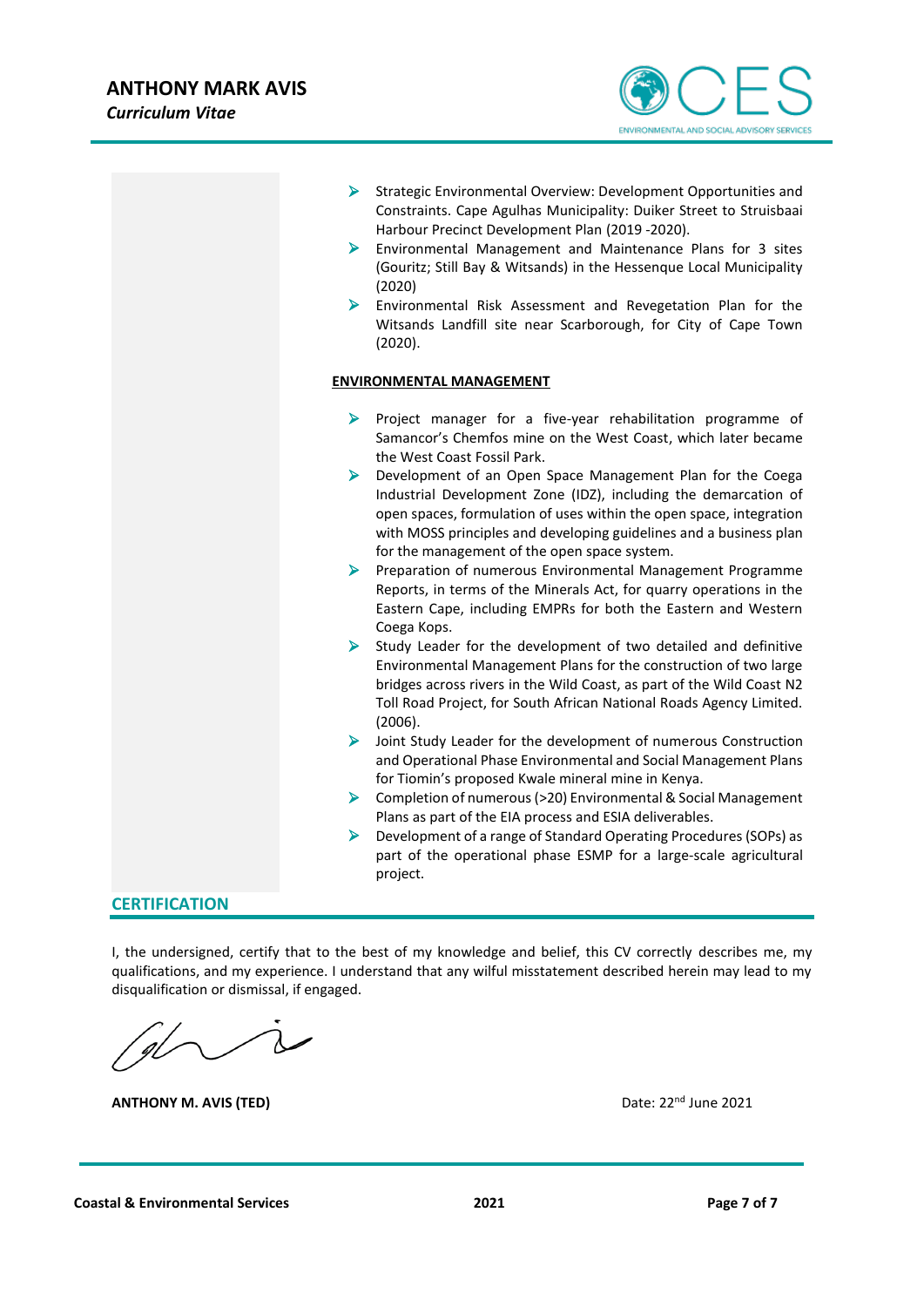

# The Interim Certification Board For **Environmental Assessment Practitioners of** South Africa

**Anthony Mark Avis** 

was certified as an

# **ENVIRONMENTAL ASSESSMENT PRACTITIONER**

on this 19th day of April 2004

Chairperson

Secretary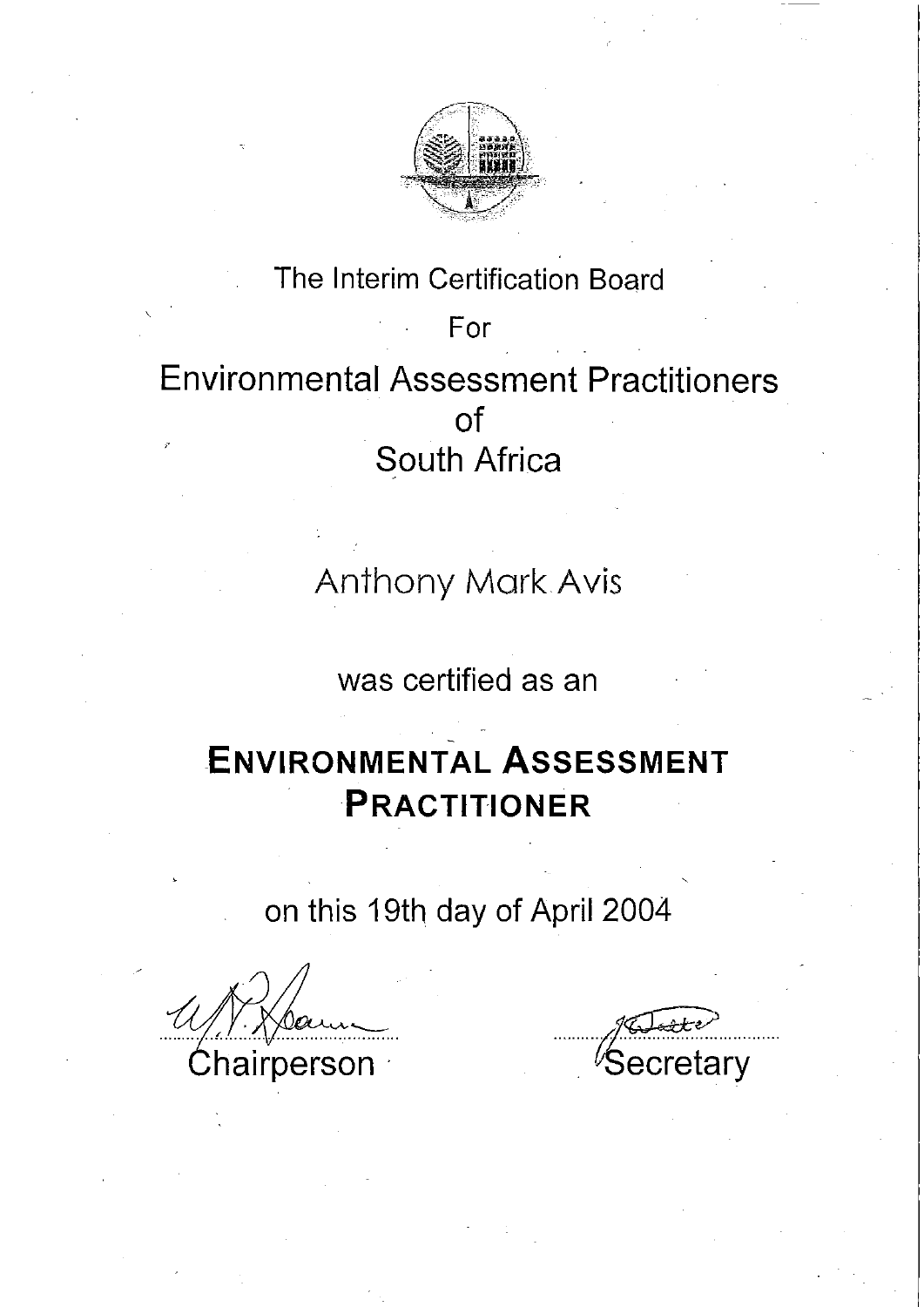

## herewith certifies that

## **Anthony Mark Avis**

Registration Number: 400059/93

## is a registered scientist

in terms of section 20(3) of the Natural Scientific Professions Act, 2003 (Act 27 of 2003) in the following fields(s) of practice (Schedule 1 of the Act)

Environmental Science (Professional Natural Scientist)

Effective

**13 May 1993 31 March 2022**



Chairperson

**Chief Executive Officer** 



To verify this certificate scan this code